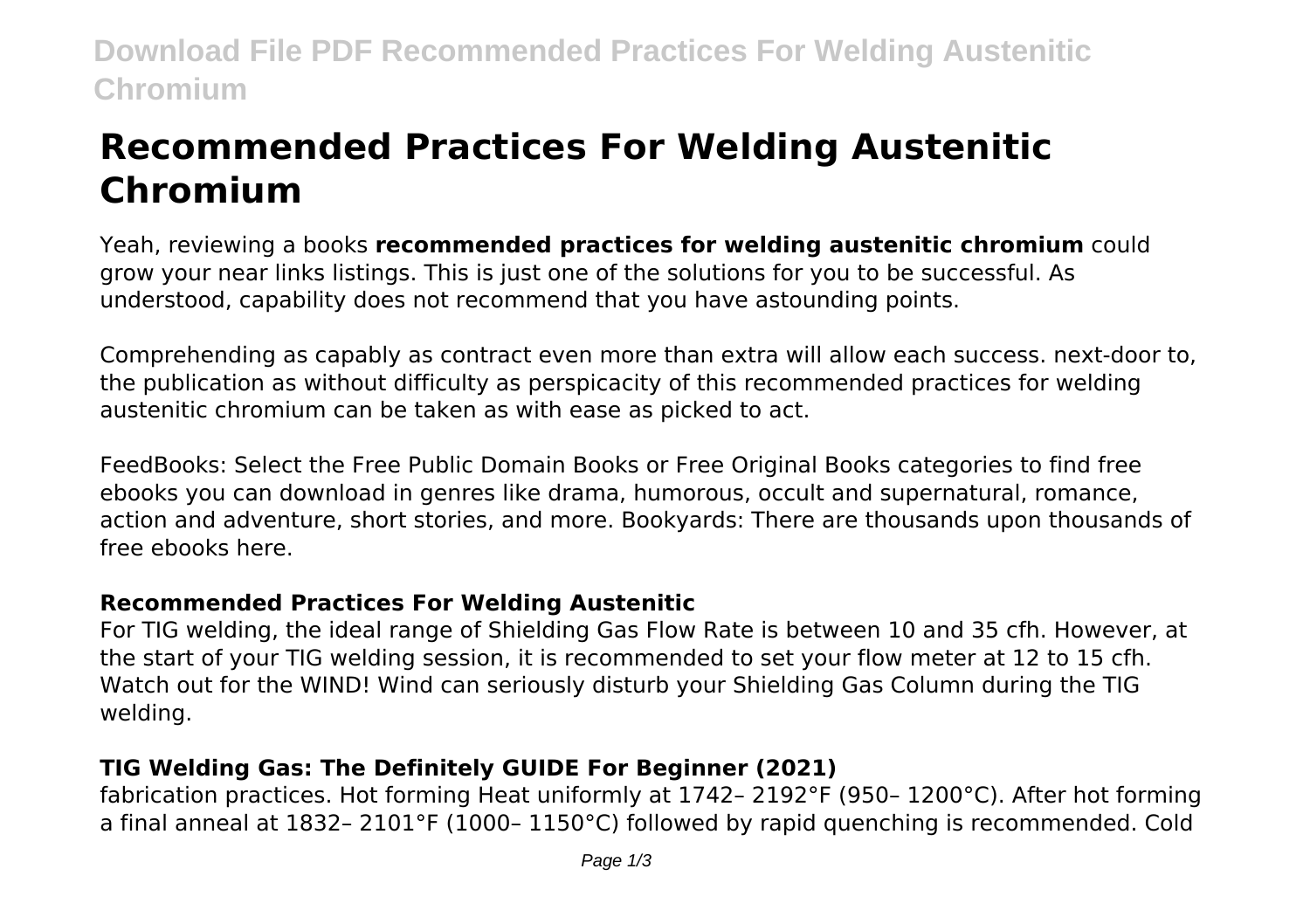## **Download File PDF Recommended Practices For Welding Austenitic Chromium**

forming The alloy is quite ductile and forms in a manner very similar to 316. Cold

#### **A Multi-Purpose Austenitic Heat Resistant Stainless Steel ...**

American Welding Society online bookstore. Here you can purchase all AWS publications PDF and Hardcopy format.

#### **AWS Bookstore - American Welding Society**

shop fabrication practices for austenitic stainless steels and nickel based alloys. Hot Forming The hot-working temperature range for Alloy C276 is 1600 – 2250°F (870 – 1230°C). The alloy should be water quenched after hot working. Heat treatment is recommended after hot working to ensure maximum corrosion resistance. Cold Forming

#### **Specification Sheet: Alloy C276 - Sandmeyer Steel**

MANUAL ELECTRODE WELDING Recommended: For irregular shapes, out-of-position welding, low volume applications, and many small parts. Advantages: 1. Highly versatile because it handles: • Nearly any shape or contour • All positions. However, positioning for downhand welding is recommended • Small or large parts • Any deposit pattern 2 ...

### **We Take the Hard Out of HARDFACING - Lincoln Electric**

Damage Mechanisms (also referred to as degradation mechanisms) is a general term referring to any cause of problems or failures within process equipment. These can range from corrosion, to cracking, to heat damage, and everything in between. When assessing damage mechanisms, one must take into account the current state of the equipment, as well as any potential damage the mechanism may cause ...

#### **Damage Mechanisms affecting Oil and Gas ... - Inspectioneering**

Page  $2/3$